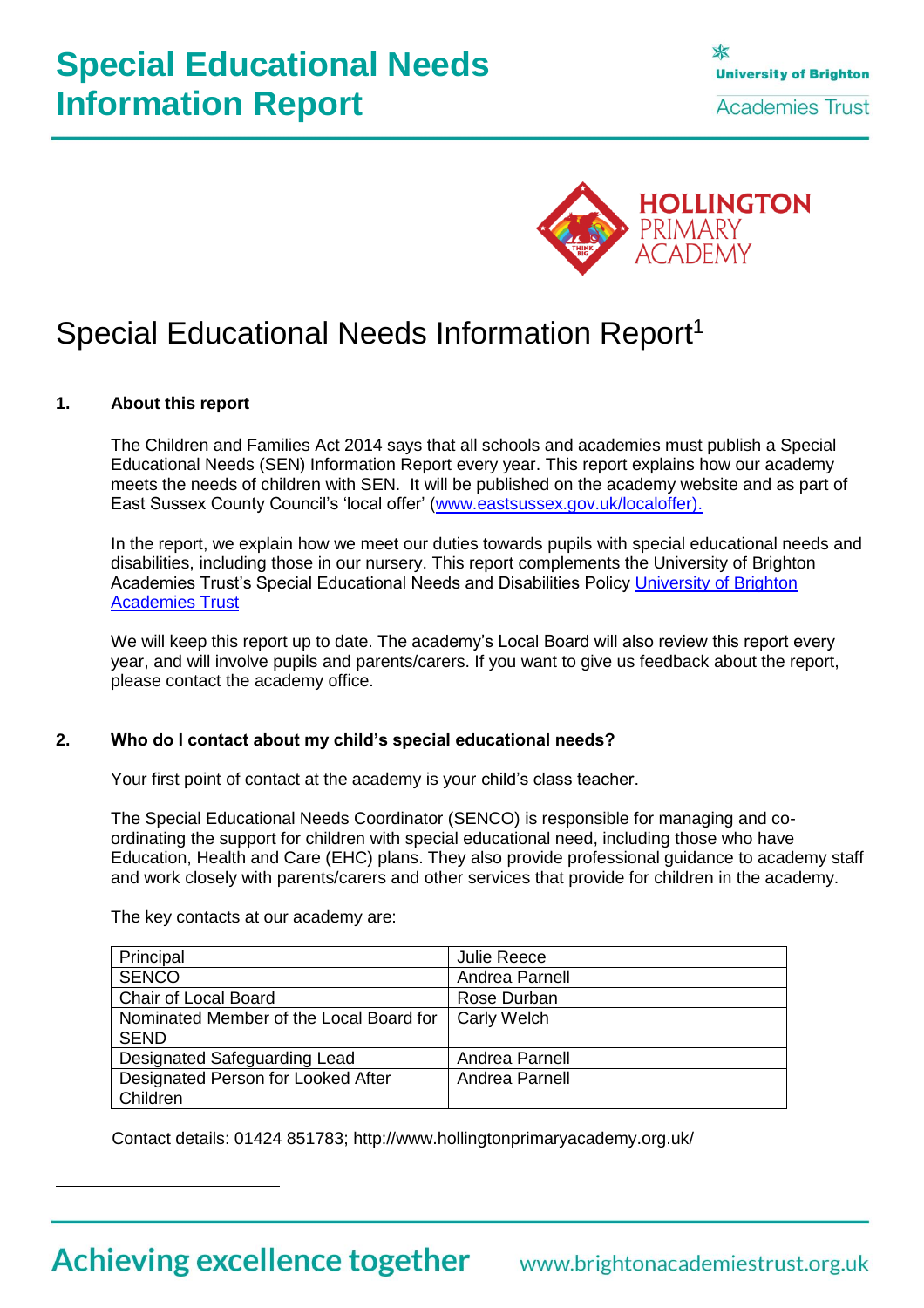# **3. Which children does the academy provide for?**

We are a primary academy and we admit pupils aged 4 to 11 years.

We are an inclusive school. This means we provide for children with all types of special educational needs. The areas of need that are described in the SEND Code of Practice are:

- **Communication and interaction** this includes children and young people with speech, language and communication needs (SLCN) and those with an Autism Spectrum Disorder (ASD) including Asperger's Syndrome.
- **Cognition and learning** this includes children and young people with moderate learning difficulties (MLD), severe learning difficulties (SLD) and profound and multiple learning difficulties (PMLD). This also includes children and young people with specific learning difficulties (SpLD) such as dyslexia, dyscalculia and dyspraxia.
- **Social, emotional and mental health difficulties** social, emotional and mental health difficulties may manifest themselves in many ways including becoming withdrawn or isolated, as well as displaying challenging, disruptive or disturbing behaviour. Other children and young people may have disorders such as attention deficit disorder, attention deficit hyperactive disorder or attachment disorder
- **Sensory and/or physical needs** this includes children and young people with visual impairment (VI), hearing impairment (HI), multi-sensory impairment (MSI) and physical disability (PD)

Children and young people with any of these needs can be included within our academy community. Whilst these four categories broadly identify the primary areas of need for children and young people, our academy will consider the needs of the whole child and not just their special educational needs.

If you want a place at our academy for a child with a statement or Education, Health and Care plan, this can be considered during the annual review process and/or during the admissions process. If you want a place for any child with special educational needs, you should apply as normal, and your application will be considered in the same way as applications from children without special educational needs.

Our Admissions Policy is available on our website. Other useful information is available from:

- school admissions- [East Sussex.gov.uk](http://www.eastsussex.gov.uk/educationandlearning/schools/findingaschool/default.htm)
- contact Information for Families for admissions advice 0345 60 80 192

### **4. Summary of how the academy meets the needs of children with SEN and disabilities**

The key aim of the University of Brighton Academies Trust and each of its academies is to help all pupils – including those with SEN and disabilities - to achieve their very best and become successful, well-rounded individuals. We believe that all children should have high quality teaching, adjusted to meet their individual needs, and in accordance with our statutory duties under the Children and Families Act 2014 and the Equalities Act 2010. Our academy regularly assesses all of our pupils so that we can see who has special educational needs as early as possible.

We follow an 'assess, plan, do, and review' cycle to ensure that we meet the needs of children with special educational needs.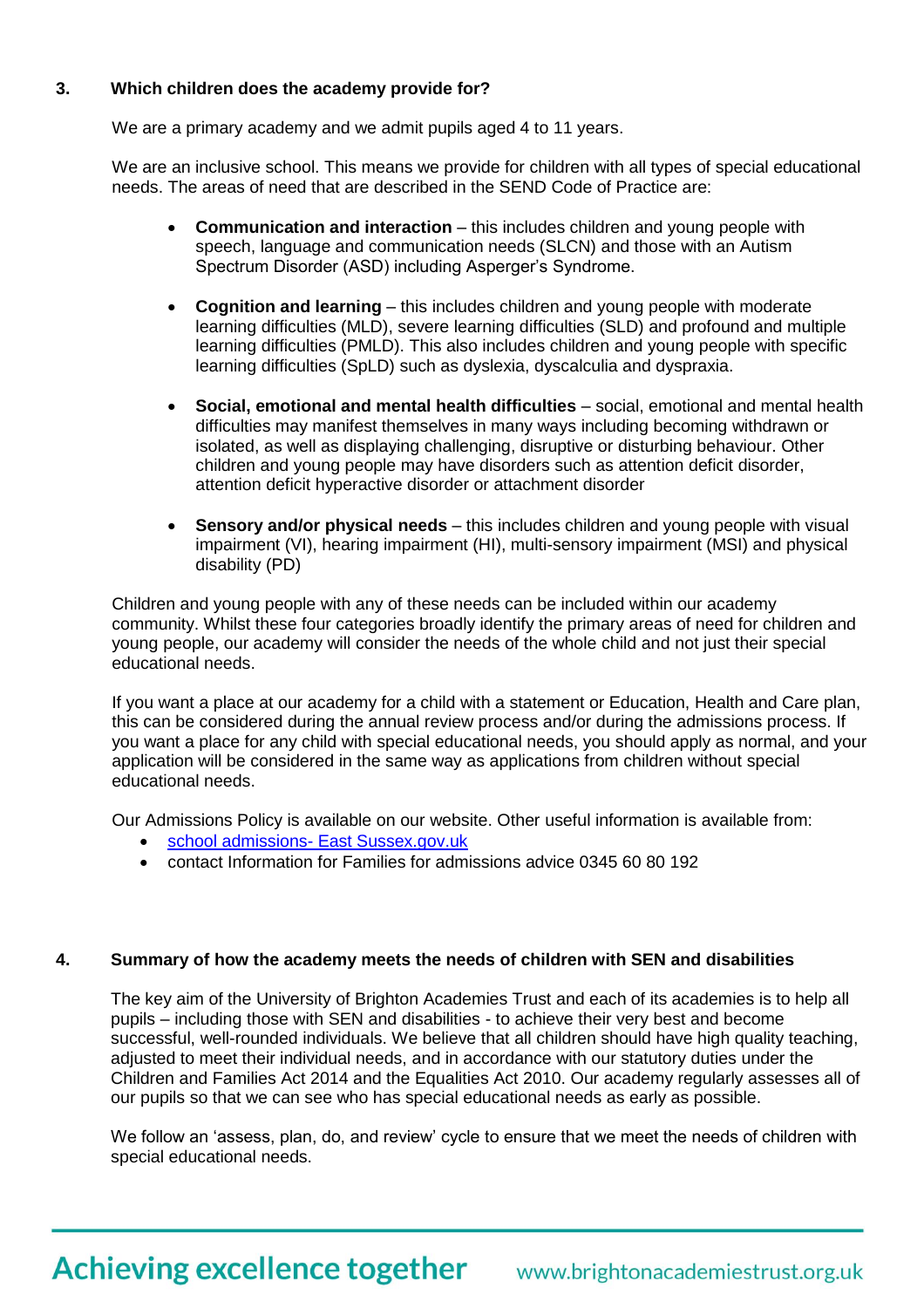Where a child makes less than expected progress, the class teacher, in conjunction with the SENCO, assesses whether the child has SEN. Where a pupil is identified as having SEN, the academy will plan, (in conjunction with the pupil and parent/carer) the child's teaching. They do this identifying the outcomes that are being aimed for, and by identifying and planning the provision needed to meet those outcomes. The resulting SEN support plan will then be implemented, and regularly reviewed - at least three times a year.

The 'assess, plan, do, and review' cycle helps everyone to work together to continually improve the support so that the child makes good progress.

If the child is looked after by the local authority they will have a Care Plan including Personal Education Plan (PEP) and Health plan. We will co-ordinate these plans with the SEN support plan and will involve parents and carers as well as foster carers or social workers in discussions.

#### **5. How does the academy identify children's special educational needs**

We aim to identify children's special educational needs (SEN) as early as possible, so that they have the best possible outcomes. A pupil has SEN where their learning difficulty or disability calls for special educational provision, namely provision different from or additional to that normally available to pupils of the same age.

Our academy will assess each pupil's current skills and level of attainment on entry to the academy. We will make regular assessments of progress for all pupils. These will seek to identify pupils making less than expected progress given their age and individual circumstances. This is progress which:

- is significantly slower than that of their peers starting from the same baseline;
- fails to match or better the child's previous rate of progress;
- fails to close the attainment gap between the child and their peers;
- widens the attainment gap.

The first response to less than expected progress will always be high quality teaching targeted at the pupil's area of weakness.

In identifying a child as needing SEN support, the class teacher, working with the SENCO, will carry out a clear analysis of the pupil's needs including the individual's development in comparison to their peers and national data.

Slow progress and low attainment do not necessarily mean that a child has SEN. Equally, attainment in line with chronological age does not necessarily mean that there is no learning difficulty or disability.

Difficulties related solely to limitations in English as an additional language are not SEN. Persistent disruptive or withdrawn behaviours do not necessarily mean that a child has SEN.

We are alert to emerging difficulties and respond early. For some children, SEN can be identified at an early age, However, for other children difficulties become evident only as they develop.

We recognise that parents know their children best and listen and understand when parents express concerns about their child's development. Staff also listen and address any concerns raised by the children themselves.

Where it is decided to provide a pupil with SEN support, the decision will be recorded in academy records and we will formally notify parents/carers. We are required to produce data on the level and types of SEN in the academy available to the Local Authority. This data, which is collected through the School Census, is also required to produce the national SEN information report.

SEN support will be adapted or replaced depending on how effective it has been in achieving the agreed outcomes.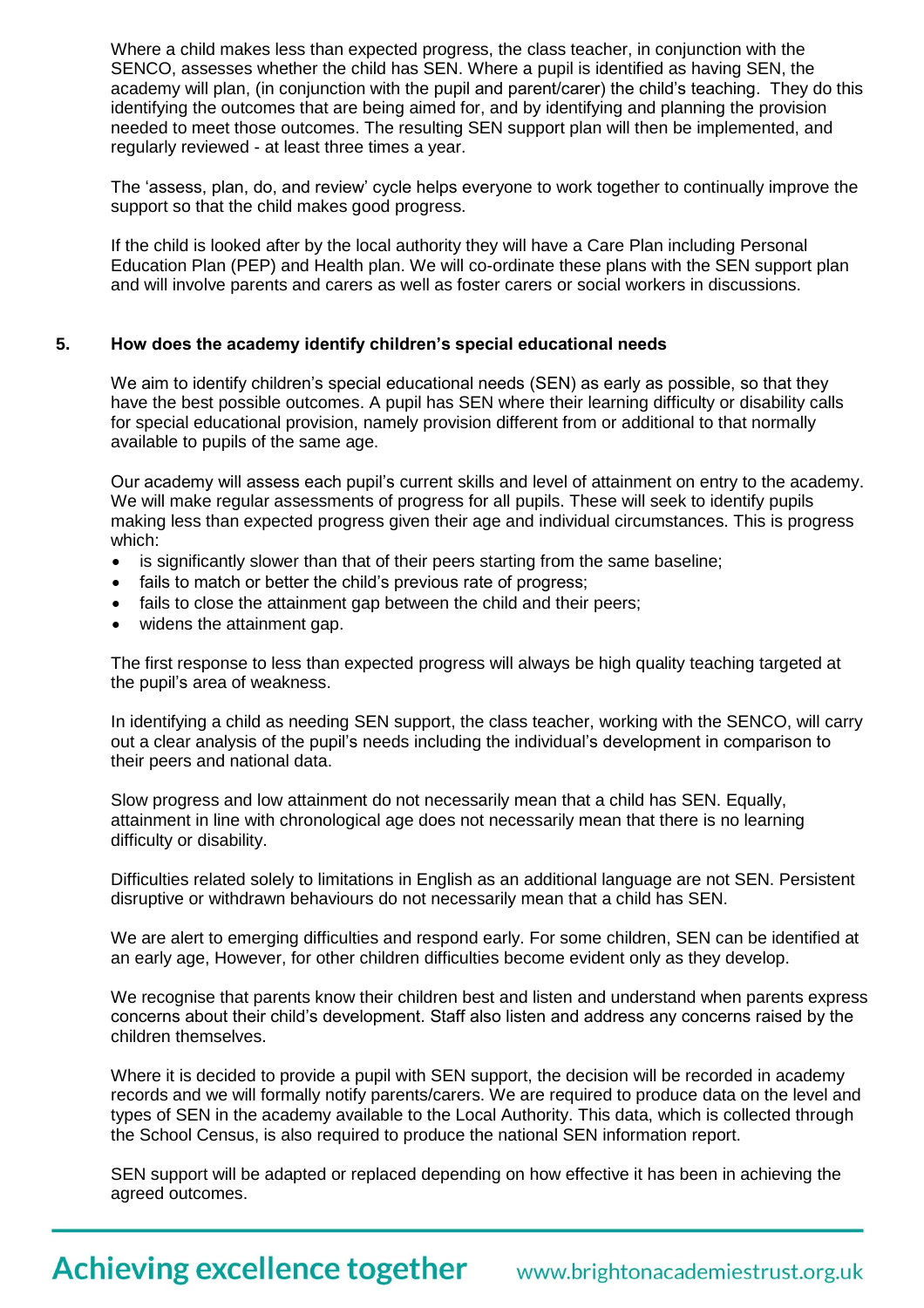A school-based Additional Needs plan is used when, despite the appropriate targeted support, a child continues to make little or no progress or works at levels considerably below those of their peers. Many of these children are likely to be receiving support from other agencies.

Where, despite taking relevant or purposeful action to identify, assess and meet the SEN of the child or young person, the child or young person has not made expected progress, consideration will be given to requesting an Education, Health and Care assessment. This request can be made by the academy or by parents/carers.

In considering whether an EHC needs assessment is necessary, the Local Authority will consider the evidence of the action already being taken by the academy to meet the child or young person's SEN. An EHC needs assessment will not always lead to an EHC plan.

The purpose of an EHC plan is to make special educational provision to meet the special educational needs of the child to secure improved outcomes for them across education, health and social care and, as they get older, prepare them for adulthood. The EHC plan also specifies the arrangements for setting shorter term targets at academy level.

### **6. How does the academy teach and support children with SEN?**

In common with all academies in the University of Brighton Academies Trust, we set high expectations for all pupils, whatever their prior attainment. We use assessment to set targets which are deliberately ambitious. We deliver high quality teaching that is differentiated and personalised and meets the individual needs of the majority of children and young people. Some children and young people need educational provision that is additional to or different from this and we use our best endeavours to ensure that such provision is made for those who need it.

Teaching and learning strategies include

- Differentiated curriculum, objectives, activities and teaching approaches
- Clarity for pupils about what they are being asked to do, why they are doing it, how they are supposed to do it and how they will know if they have done well
- Use of supportive techniques such as visual timetables, modelling and demonstration
- Clear instructions and simplified language
- Support with key words and subject terminology
- Access to word processors
- Structured routines and regular reminders of whole-school/class rules
- Reward and sanctions systems that work and take account of pupils' SEND

The quality of teaching for pupils with SEN and their progress is a core part of the Trust's performance management arrangements, and our academy's approach to professional development for all teaching and support staff.

We record evidence of pupil progress, with a focus on outcomes and a rigorous approach to the monitoring and evaluation of any SEN support provided. We will record details of additional or different provision made under SEN support. This forms part of regular discussions with parents/carers about the child's progress, expected outcomes from the support and planned next steps.

SEN support takes the form of a four part cycle: assess, plan, do and review. Decisions and actions are revisited, refined and revised with a growing understanding of the pupil's needs and of what supports the pupil in making good progress and securing good outcomes. This is known as the graduated approach.

Clear dates for reviewing progress are agreed and the parent/carer, pupil and teaching staff will be clear about how they will help the pupil reach their expected outcomes. The effectiveness of the support and interventions and their impact on the pupil's progress will be reviewed in line with the agreed date.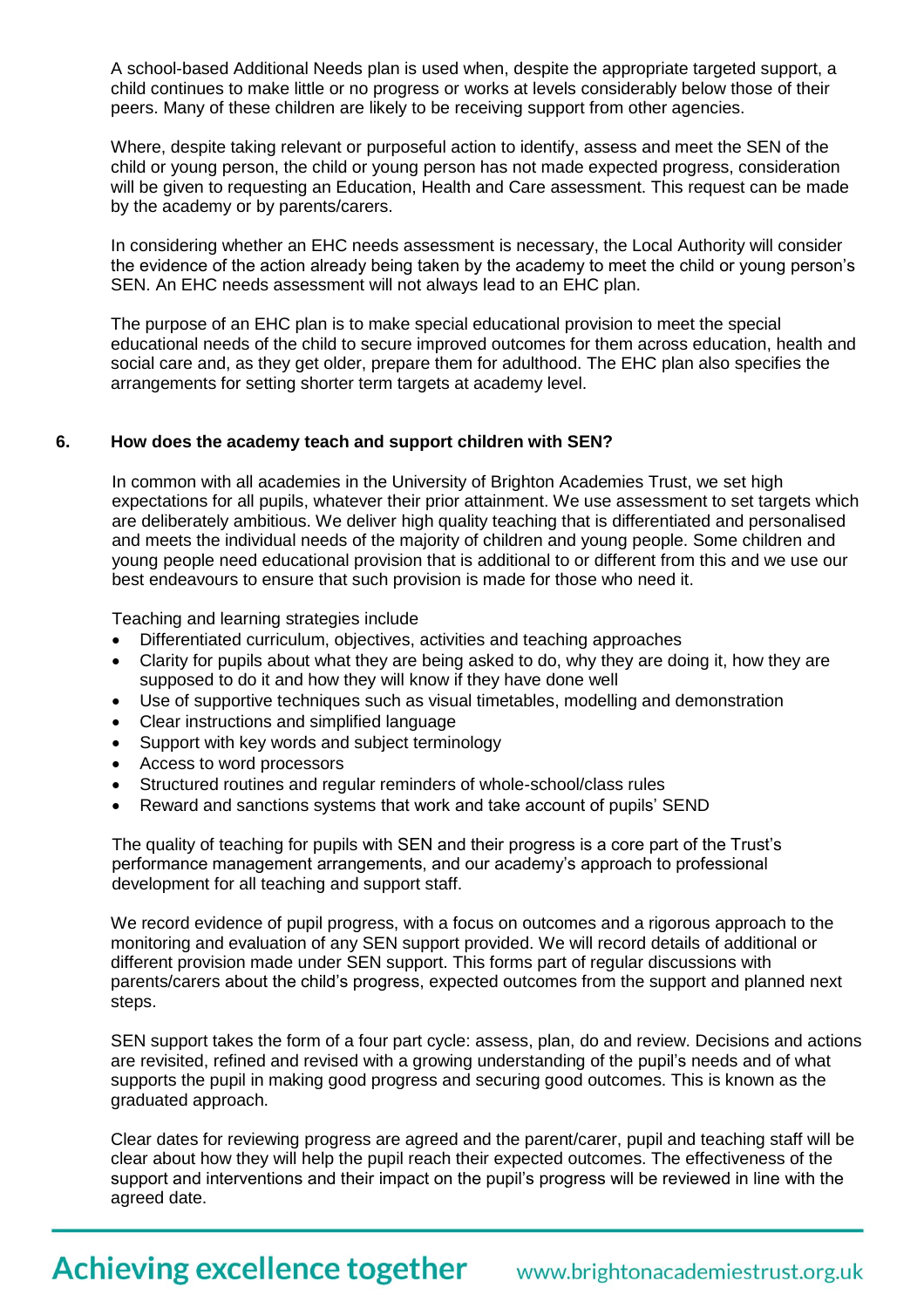EHC plans are used to actively monitor children and young people's progress towards their outcomes and longer term aspirations. They must be reviewed as a minimum every 12 months. Reviews will be undertaken in partnership with the child or young person and their parents, and will take account of their views, wishes and feelings. The review will focus on the child's progress towards achieving the outcomes specified in the EHC plan. The review will also consider whether these outcomes and supporting targets remain appropriate. Parents/carers, an academy representative, a Local Authority SEN Officer, a health service representative and a Local Authority social care representative will be invited to the review meeting.

Before the meeting we will:

- give notice to all parties at least two weeks before the meeting and seek advice and information about the child;
- send out any advice or information gathered to all those invited at least two weeks before the meeting.

We will prepare and send out a report of the meeting to everyone invited within two weeks of the meeting.

Where a child is looked after by the Local Authority, the academy will endeavour to synchronise EHC plan reviews with social care reviews.

### **7. How will the curriculum and learning environment be matched to my child's/young person's needs?**

All pupils have access to a broad and balanced curriculum which is suitable for all our pupils. We will set high expectations for all pupils.

We adjust the curriculum for each child with SEN to make sure that they can access the subjects at their own level, and make progress. This is called 'differentiation'. Lessons are planned to address potential areas of difficulty and to remove barriers to pupil achievement. We do what is necessary to enable children and young people to develop, learn, participate and achieve the best possible outcomes irrespective of whether that is through reasonable adjustments for a disabled child or special educational provision for a child with SEN.

We will look at the child's level of achievement and see what support they need to make good progress and reach their potential. We will use our Assessment Policy to do this. We will talk with children and parents as part of the SEN support cycle (assess, plan, do, review).

Further information about our academy's curriculum for each year group is available on our website.

We understand that sometimes children need further time or an additional intervention to support them in achieving their potential. For this reason within all areas of the academy, we run the following interventions:

- Fine and gross motor skills intervention e.g. Jump Ahead, Pindora's Box
- Speech and Language Therapy
- Language Link
- Reading interventions
- Maths interventions
- Thrive to support social and emotional development
- Dyslexia support
- The Nest Inclusion teacher working 1:1 or with small groups supporting both learning and emotional wellbeing needs.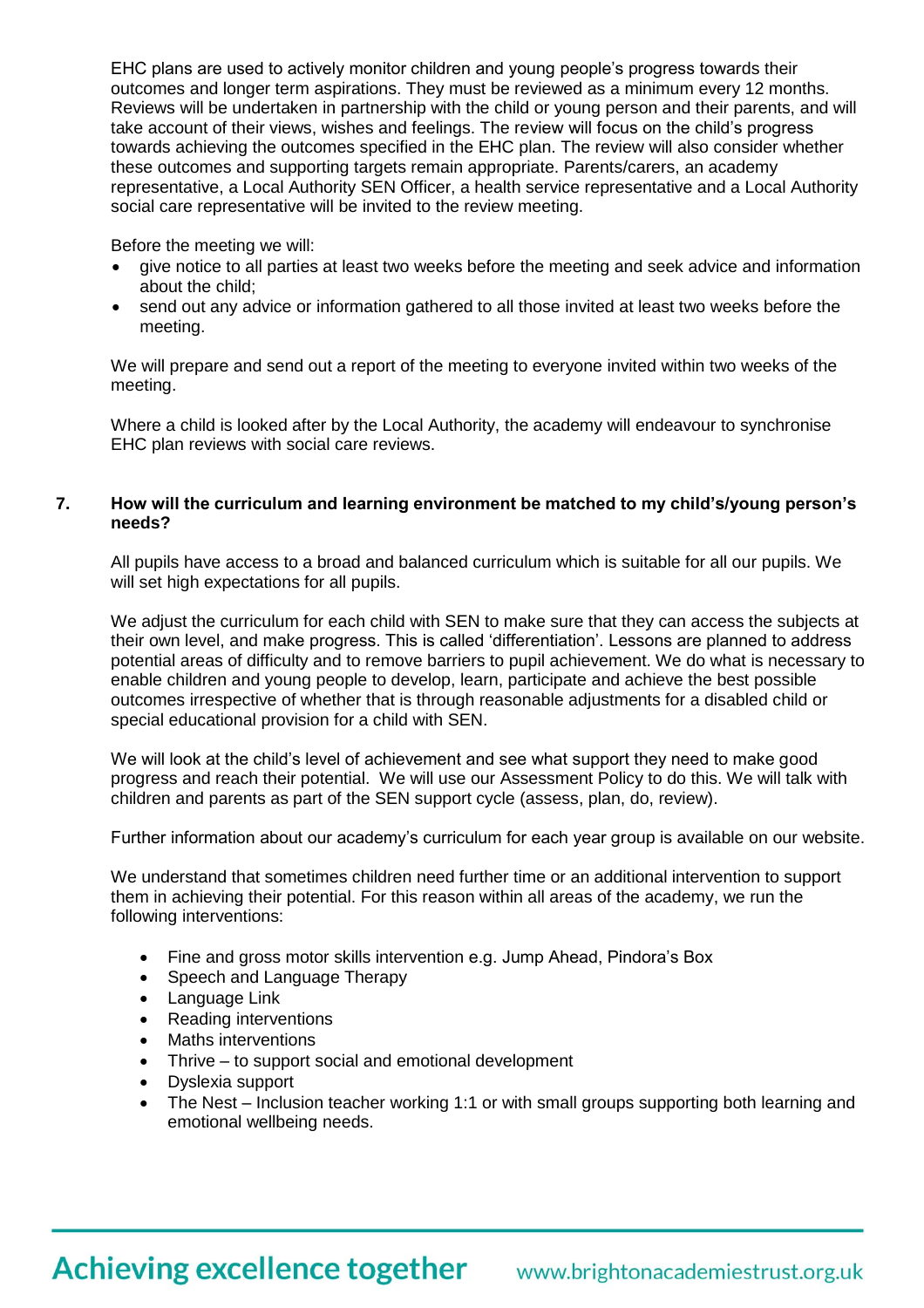### **8. How are parents and carers involved in reviewing children's progress and planning support?**

We are committed to working in partnership with parents and carers. We will:

- Have regard to the views, wishes and feelings of parents/carers;
- Provide parents/carers with the information and support necessary to enable full participation in decision making;
- Support parents/carers in order to facilitate the development of their child to help them achieve the best possible educational and other outcomes, preparing them effectively for adulthood;
- Meet with the parents/carers of children and young people at least three times each year;
- Provide regular reports for parents on their child's progress;
- Involve parents/carers in the regular reviews of SEN support plans and, where applicable, in the annual review of EHC plans.
- Provide appointments with the SENCo where specific information is to be discussed e.g. Dyslexia Screening information / Speech and Language information etc.
- Offer parents the opportunity to attend Speech and Language therapy or Reading Recovery sessions

### **9. How are children involved in reviewing their progress and planning support?**

We are committed to involving children and young people with SEN in decisions about their learning. We will:

- Have regard to the views, wishes and feelings of children and young people;
- Provide children and young people with the information and support necessary to enable full participation in decision making;
- Support children and young people to support their development and help them achieve the best possible educational and other outcomes, preparing them effectively for adulthood.

The following table sets out the different opportunities we have for talking to pupils about their learning:

|                              | Who's involved?           | How often?                  |
|------------------------------|---------------------------|-----------------------------|
| Self-assessment              | pupil, class teacher      | Daily                       |
| <b>Class Circle times</b>    | pupil, class teacher      | Weekly                      |
| <b>Worry Box/Suggestions</b> | Pupil, class teacher      | As they arise               |
| box                          |                           |                             |
| <b>Pupil Parliament</b>      | 1 pupil from each class,  | Regularly                   |
|                              | <b>Vice Principal</b>     |                             |
| <b>Pupil Voice</b>           | pupil, Class Teacher or a | At least once a year        |
|                              | member of the SEN team    |                             |
| <b>Additional Need Plan</b>  | Pupil, parents, class     | At least three times a year |
| review meetings              | teacher supported by      |                             |
|                              | <b>SENCo</b>              |                             |
| Annual reviews of EHCPs      | Pupil, parents, SENCo,    | Once a year                 |
|                              | class teacher, support    |                             |
|                              | services, local authority |                             |
|                              | representative            |                             |

#### **10. How will the academy prepare and support my child to transfer to a new school/ college or the next stage of education and life?**

The great majority of children and young people with SEN or disabilities, with the right support, can find work, be supported to live independently, and participate in their community. In common with all academies in the University of Brighton Academies Trust, we encourage these ambitions from the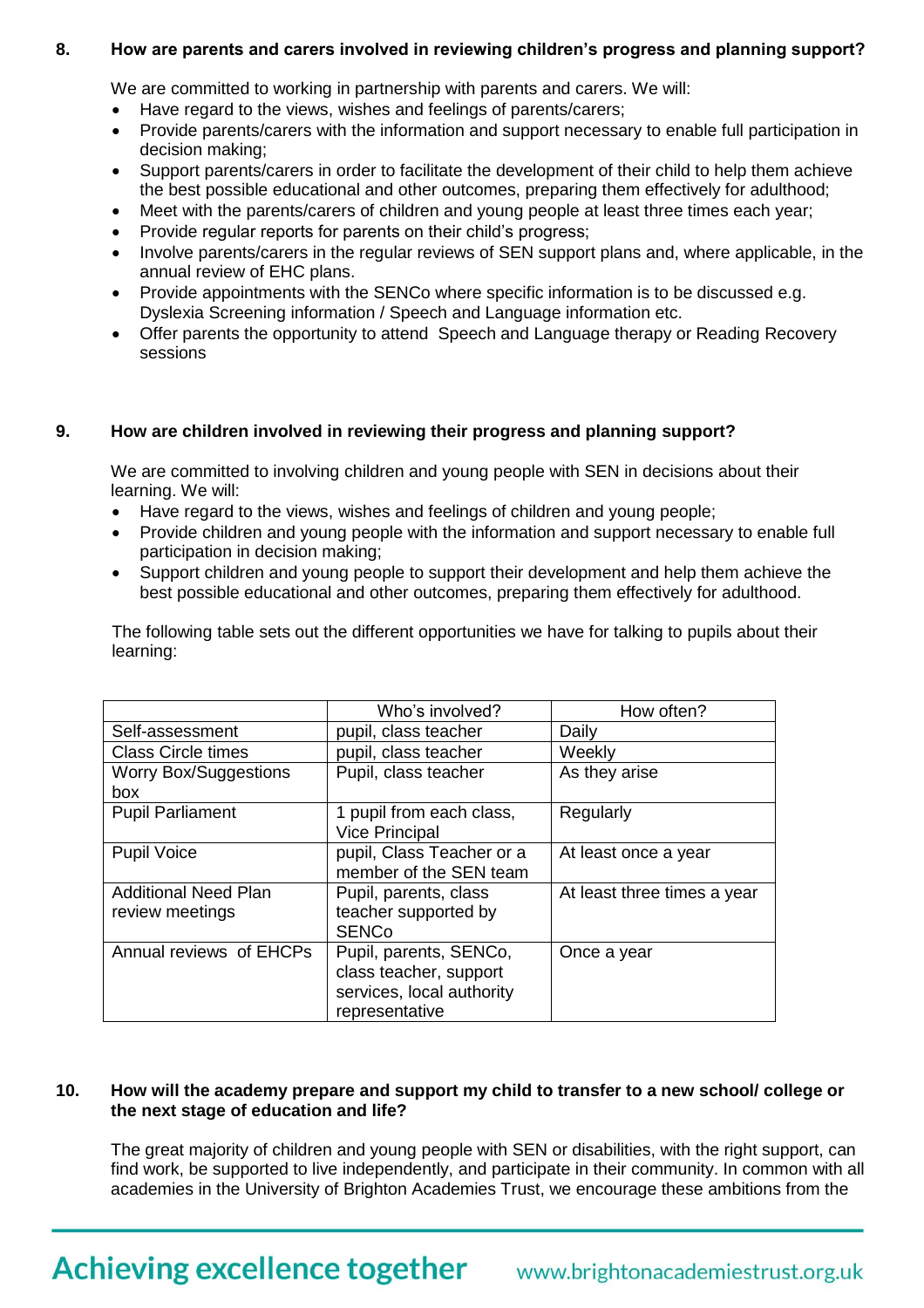start. Our SEN support includes planning and preparation for the transitions between phases of education, key stages, year groups and preparation for adult life. We will agree with parents and pupils the information to be shared as part of this process. We support children and young people so that they are included in social groups and develop friendships. This is particularly important when children and young people are transferring from one phase of education to another.

If a child or young person has an EHC plan, this will be reviewed and amended in sufficient time prior to moving between key phases of education. The review and any amendments must be completed by 15<sup>th</sup> February in the calendar year of the transfer.

Prior to joining the academy, children and their parents/carers will be invited to visit. This is an opportunity for them to meet key staff, look around the school and discuss any concerns they may have. Where appropriate, a child will be given a transition book and staff will liaise with their previous nursery or school.

Each year as children make the transition to the next year group they will be supported to make this a successful and positive progression. Children will visit the new teacher and classroom and where appropriate children will be provided with additional visits and opportunities to see their new teacher. The SEN team will provide 'transition to the next year group' books for children who would benefit from this support. In term 6, parents/carers will be given the opportunity to meet with their child's new class teacher and hear about the expectations, routines etc. of the next year group.

We work closely with the local secondary academies to support our children in their transition to the next school. We will provide information on how the children have been supported in our academy.

At Hollington we understand the importance of a successful transition, so for pupils changing to a different school or academy we ensure that we work closely with them. This would include a conversation between the SENCOs and the transferral of any relevant reports or information. In addition it may be the case that key members of staff will visit the new school to support with transition.

#### 11. **What training do academy staff have?**

We regularly and carefully review the quality of teaching for all pupils, including those at risk of underachievement. This includes: identifying particular patterns of need in the academy, reviewing, and where necessary improving, teachers' understanding of strategies to identify and support vulnerable students/pupils and their knowledge of the SEN most frequently encountered.

Where interventions are required, we ensure all staff have sufficient skills and knowledge to deliver the intervention effectively.

The quality of teaching for pupils with SEND, with the progress made by pupils, is a core part of the University of Brighton Academies Trust's performance management arrangements and its approach to professional development for all teaching and support staff.

The SENCo holds the National Award for SEN Co-ordination. The academy employs a reading recovery teacher, speech and language therapist and an Inclusion Teacher. Our SENCo has completed a Level 6 Accredited dyslexia course. The academy also has 3 Thrive licensed practitioners.

We identify training needs on an ongoing and individual basis and have a detailed training plan for teachers and support staff. Support staff have been put in to 4 interventions team and have been provided with training to support pupils across the academy. The teams are reading, maths, speech and language and Thrive. Regular training sessions are held on SEN for both teachers and support staff.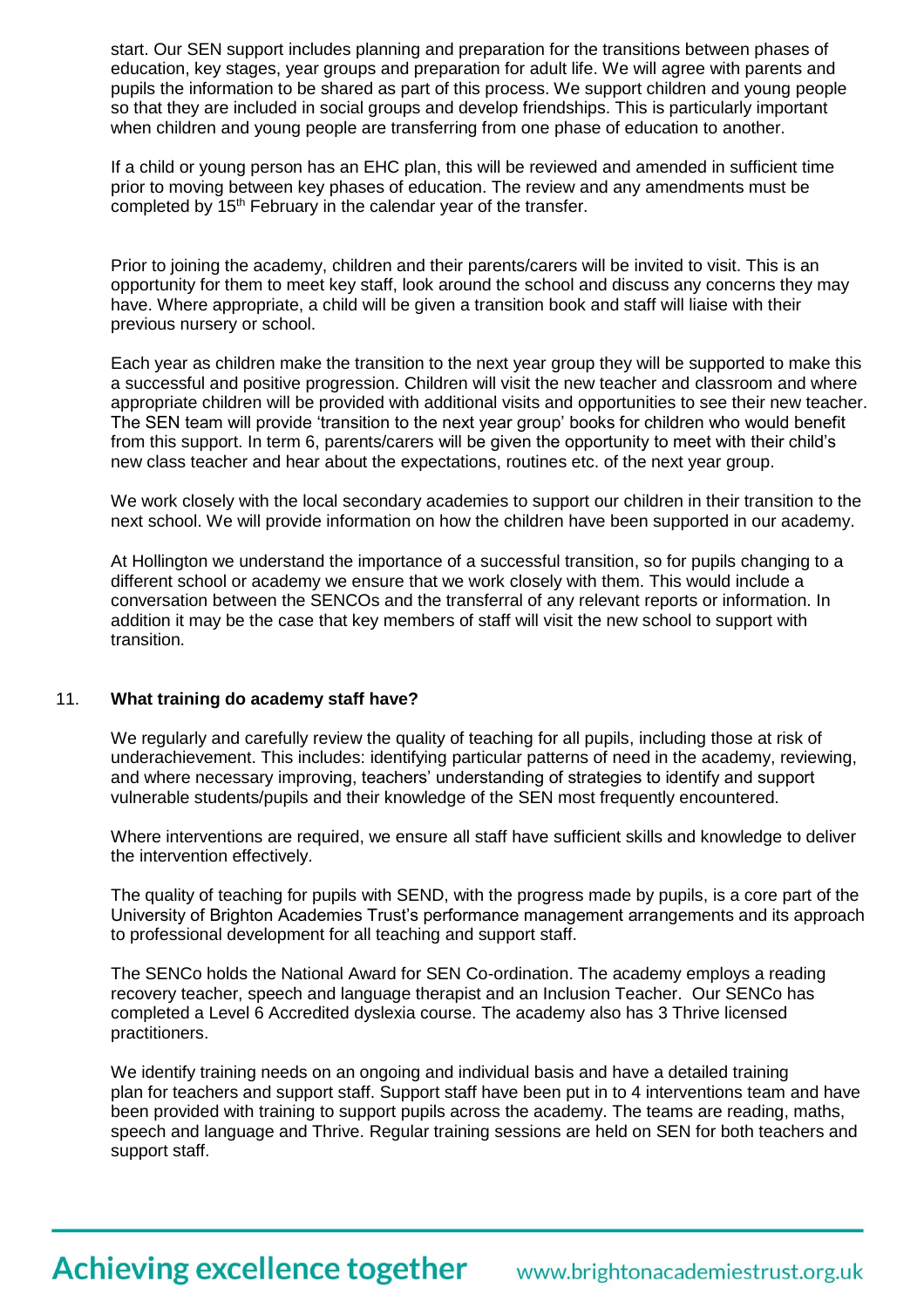The SENCo works closely with teaching staff and teaching assistants, monitoring interventions and provisions to ensure they are of the highest quality and that they are effective in meeting the needs of the pupils. In addition, there are regular pupil progress meetings regarding strategies for current pupils and reviews of their progress.

#### **12. How does the academy measure how well it teaches and supports children with SEN?**

We regularly and carefully review the quality of teaching for all pupils to make sure no-one falls below the standard expected. We look at whether our teaching and programmes of support have made a difference and also their cost effectiveness. We use information systems to monitor the progress and development of all pupils. This helps us to develop the use of interventions that are effective and to remove those that are less so.

The academy uses termly pupil strategy meetings to monitor both the attainment and progress of pupils. The effectiveness of interventions is reviewed through both class provision maps and impact reports.

#### **13. How accessible is the academy and how does the academy arrange equipment or facilities children need?**

The University of Brighton Academies Trust's Equality and Diversity Policy and its Equality Objectives are available on the Trust's website, as is its Policy for Supporting students and pupils with medical conditions.

Our academy's Accessibility Plan is available on our website.

Most of the academy site is fully wheelchair accessible with wide corridors and doorways. We have a disabled toilet that is large enough to accommodate changing suitable for wheelchair users.

Visual timetables are used in all classrooms and a high focus is placed on the visual environment ensuring that visual cues are used at every opportunity. Pre teaching vocabulary structures are used throughout the academy. We are working towards being a Dyslexia Friendly Academy as we continue to ensure that the learning environment is fully accessible and inclusive for all learners.

We have access to staff available to assist in supporting families for whom English is an additional language.

#### **14. How will my child/young person be included in activities with other children, including school trips?**

We are committed to eliminating discrimination, promoting equality of opportunity and fostering good relationships. Through careful planning and reasonable adjustments, pupils with SEN engage in the activities of the academy together with those who do not have SEN, and are encouraged to participate fully in the life of the academy and in any wider community activity.

We work with parents/carers and pupils to listen to their views, feelings and wishes to ensure pupils with SEN engage fully in the life of the school and in any wider community activity.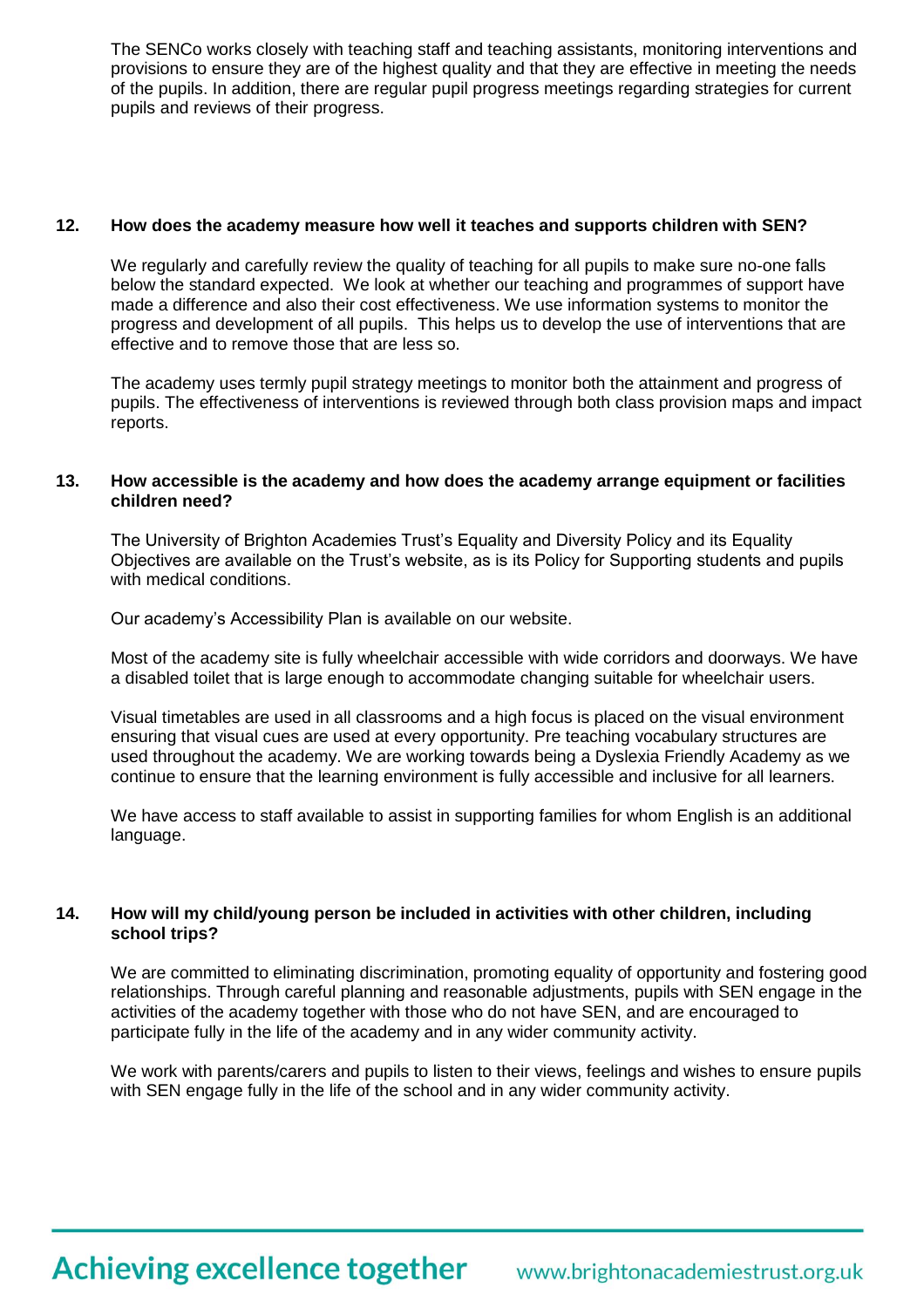#### **15. What support will there be for my child's/young person's overall well-being, and their emotional, mental and social development?**

We support the emotional, mental and social development of children and young people with SEN and disabilities by providing extra pastoral support arrangements for listening to their views and implementing measures to prevent bullying. We make provision for pupils' spiritual, moral, social and cultural development.

We may work with other services to support children, such as the [Education Support, Behaviour &](http://www.google.co.uk/url?sa=t&rct=j&q=&esrc=s&frm=1&source=web&cd=1&cad=rja&uact=8&ved=0CCEQFjAA&url=http%3A%2F%2Fwww.escis.org.uk%2Fgovernment-and-local-services%2Feducation-support-behaviour-attendance-service%2F&ei=lhOdVY6LGcWwsAHE1If4Dg&usg=AFQjCNFOFoHAoQiiMfCM5E9tzu6R2c-Wvg&bvm=bv.96952980,d.ZGU)  [Attendance Service \(ESBAS\)](http://www.google.co.uk/url?sa=t&rct=j&q=&esrc=s&frm=1&source=web&cd=1&cad=rja&uact=8&ved=0CCEQFjAA&url=http%3A%2F%2Fwww.escis.org.uk%2Fgovernment-and-local-services%2Feducation-support-behaviour-attendance-service%2F&ei=lhOdVY6LGcWwsAHE1If4Dg&usg=AFQjCNFOFoHAoQiiMfCM5E9tzu6R2c-Wvg&bvm=bv.96952980,d.ZGU) and the Child and Adolescent Mental Health Services (CAHMS).

We have a caring and understanding team who demonstrate commitment to the children in their care. We offer a range of different support mechanisms to ensure the well-being of the children in our care. We use the Thrive Approach to understand, assess, plan and deliver support to meet the emotional and social needs of our pupils.

In order to support children with specific medical conditions a child will have an Individual Health Care plan. The SENCo will write this in conjunction with the parents/carers and this is shared with all relevant staff. This is reviewed annually or more frequently if necessary.

We have an Attendance officer who works with pupils and parents at the school to improve a pupil's level of attendance, when required.

#### **16. What specialist services does the academy use to support children and their families?**

As part of the cycle of SEN support (assess, plan, do, review) we will consider whether we need to involve other services to make sure the child's specific needs are met. Parents/carers are always involved in any decision to involve specialists.

We will always involve a specialist where a child or young person makes little or no progress over a sustained period or where they continue to work at levels substantially below those of pupils at a similar age despite evidence-based SEN support delivered by appropriately trained staff. The academy may involve specialists at any point to advise on early identification of SEN and effective support and interventions.

We work with parents/carers and agencies to consider a range of evidence-based and effective teaching approaches, appropriate equipment, strategies and interventions to support the child's or young person's progress. Together, the parties agree the needs of the child or young person, responsibilities and the outcomes to be achieved through the support, including a date by which it is reviewed. Records of involvement of specialists are kept and shared with parents and teaching staff.

Where a child is looked after by a Local Authority, we will work closely with the other relevant professionals involved in the child's or young person's life as a consequence of being looked after.

We work closely with the Local Authority and other providers to agree the range of local services and clears arrangements for making appropriate requests. Some services may be commissioned directly.

Further information on the local authority and health services are available from:

<https://new.eastsussex.gov.uk/childrenandfamilies/specialneeds/search-for-services/> <https://new.eastsussex.gov.uk/childrenandfamilies/specialneeds/health-wellbeing/health-services/>

# **17. Where can I get information, advice and support?**

The 'Local offer' is available here: [www.eastsussex.gov.uk/localoffer](http://www.eastsussex.gov.uk/localoffer)